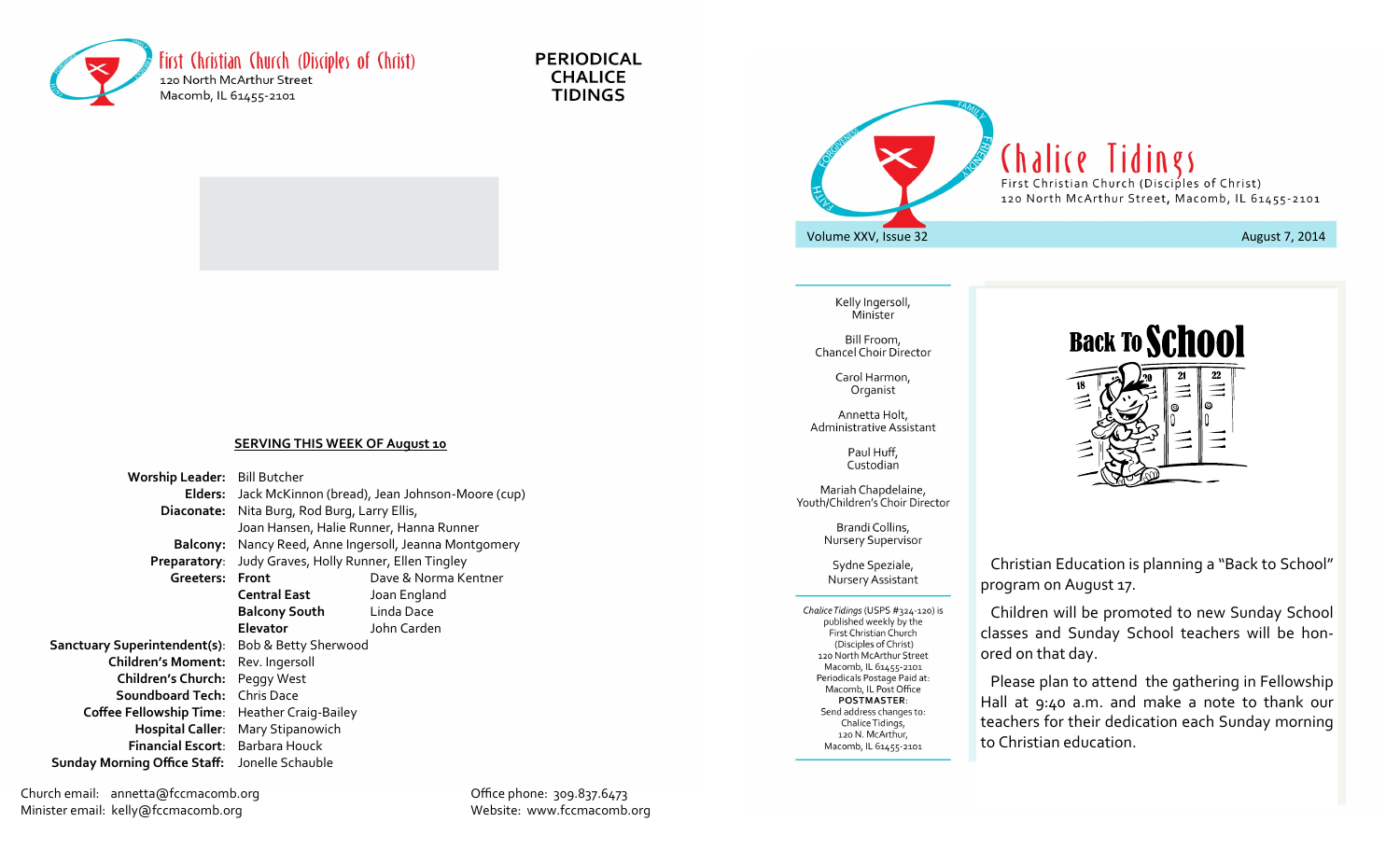# Kelly's Korner

 Have you peeked into the sanctuary? Since last Saturday the pews, carpet, and choir loft have all been removed. The organ and piano have been moved. All the chancel furniture has found a new home in the basement—which you already knew if you were able to attend worship last weekend. It has been a whirlwind of activity. I do believe we heard about a whirlwind of activity during VBS as we studied the scripture of Pentecost. We are prayerful that the spirit's work is leading us during our renovations.

 There are a variety of ways to follow the progress of the renovation. If you are on Facebook, become a fan of our page. We will also update the website periodically with new pictures. These are definitely exciting times of transition.

 Not all transition is exciting. It can often be scary or nerve-racking. Much anxiety can come from transition. Young British actor Daniel Radcliffe says, *I suppose whenever you go through periods of transition, or in a way, it's a very definite closing of a certain chapter of your life - I suppose those times are always going to be both very upsetting and also very exciting by the very nature because things are changing and you don't know what's going to happen.*

 On Sunday, we left the Jacob story as he was running for his life. Esau declared that he would kill his brother for stealing his blessing. We will pick up the story this week as Jacob is on the road, half-way to his uncle's home. He will have a vision about a ladder. He will see this as a sign from God and mark the place as holy.

 Wouldn't it be nice to have such a visit from God during our personal transitions? What confidence and peace would be gained from a nice dream that assured us that God is with us. In our transitions, there is too much going on—too many details that we have to take care of—to recognize the small ways God is caring for us, partnering with us, walking beside us and sometimes in front of us. In the stress of transition, sometimes we just need to rest and breathe and recognize God's presence. Or, as Jacob did, try to get a good night's rest.

See you Sunday!

Peace,



### **Sunday, August 10**

Dave Kentner opens/closes church Jim Schauble drive(s) van 8:30 AM Prayer Group 9:00 AM Sunday School 10:00 AM Coffee Fellowship 10:30 AM Worship **Monday, August 11** 5:30 PM Christian Action & Outreach 6:00 PM Stephen Ministers 6:00 PM Christian Education 6:30 PM Membership **Tuesday, August 12** 5:30 PM Pastoral Support Group **Sunday, August 17** Eric Reed opens/closes church Eric Reed drive(s) van 8:00 AM Prayer Group 9:00 AM Sunday School 10:00 AM Coffee Fellowship 10:30 AM Worship 2:00 PM Grand Prairie Elders: Jack McKinnon Deacons: Linda & Maddie Dace 4:00 PM Everly House Elders: Jack McKinnon Deacons: Linda & Maddie Dace

|                                                                                                                  | <b>Birthdays and Anniversaries</b> |  |
|------------------------------------------------------------------------------------------------------------------|------------------------------------|--|
| 11                                                                                                               | Jan Rockwell                       |  |
| 15                                                                                                               | Nancy Reed                         |  |
|                                                                                                                  |                                    |  |
|                                                                                                                  |                                    |  |
| Sunday, August 10<br><b>Ninth Sunday after Pentecost</b>                                                         |                                    |  |
| Sermon: Come Again In Peace<br>Scripture: Genesis 28:10-22                                                       |                                    |  |
| Lectionary Readings:<br>Genesis 37:1-4, 12-28<br>Psalm 105:1-6, 16-22, 45b<br>Romans 10:5-15<br>Matthew 14:22-33 |                                    |  |
| Sunday, August 17<br><b>Tenth Sunday after Pentecost</b>                                                         |                                    |  |
| Lectionary Readings:<br>Genesis 5:1-15<br>Psalm <sub>133</sub>                                                   |                                    |  |

 Romans 11:1-2a, 29-32 Matthew 15:(10-20), 21-28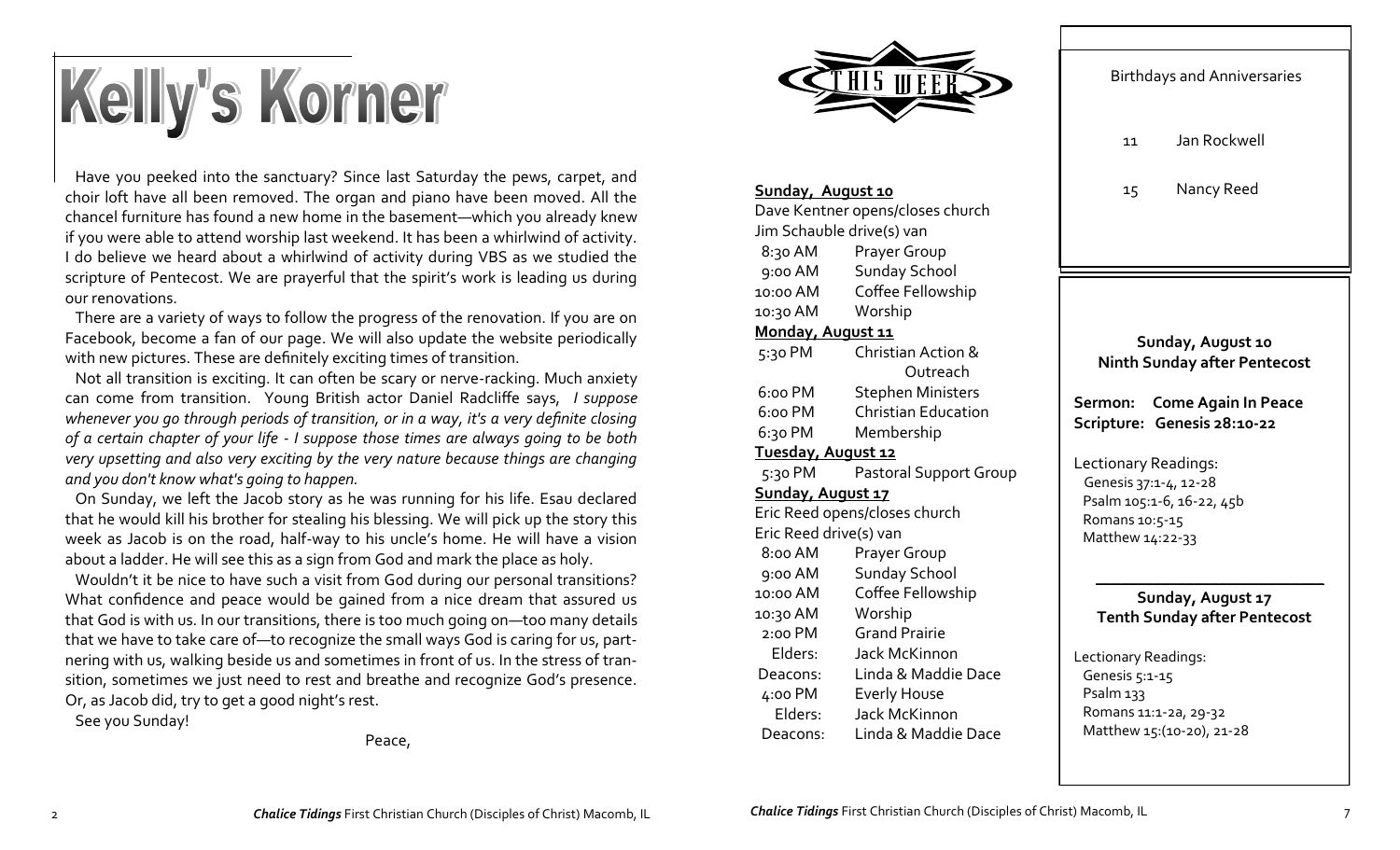



FOLUNTERS NEEDED

 Summer is continuing! And the yard still needs mowing!

 We have no one signed up to mow the church yard during the months of August and September.

 Would you be willing to help in this area? The church has a mower to use - all we need is a little manpower.

 The sign-up sheet will be on the counter in the back of the Fellowship Hall next week. Please sign up for a week or two.

 We would like the mowing to be done Thursday or Friday so the yard will look good on Sunday but if you need to mow earlier in the week so be it.

 The Trustees have announced that four choir intern scholarships, one children's choir intern scholarship, and two scholarships for church members who will be attending WIU will be available next school year, 2014-15.

Scholarships

 The applications for these have been posted to our web page: www.fccmacomb.org

Mark your calendar for August 24 .

 invite friends and family to join us. We plans being made. During Worship, *Rel-* hope to fill every chair in the basement This day has been designated as Homecoming Sunday and there are special *ative Harmony*, will lead music. Please for worship.

 cial will take place that afternoon at 4:00 Our Annual Homemade Ice Cream Sop.m. in Fellowship Hall.

 If you would like to make a freezer of ice cream, please inform Karen Chatterton, Judy Graves or Joyce Randall.

 enjoy the evening and we will call you We will be calling people asking for desserts. If you are not called, come and another time to furnish dessert.

 *mony* that afternoon also. Music will be provided by *Relative Har-*

 come and enjoy the ice cream with you! Please invite your family and friends to

 To be sure your newsletter article makes the next issue of *Chalice Tidings,* please submit it to the office by **NOON on Tuesday**.

 Because of the many variables surrounding the set-up, copying and folding of the newsletters, it is important that this deadline be met.

 Thank you all for submitting your articles and being cognizant of the Tuesday noon deadline.